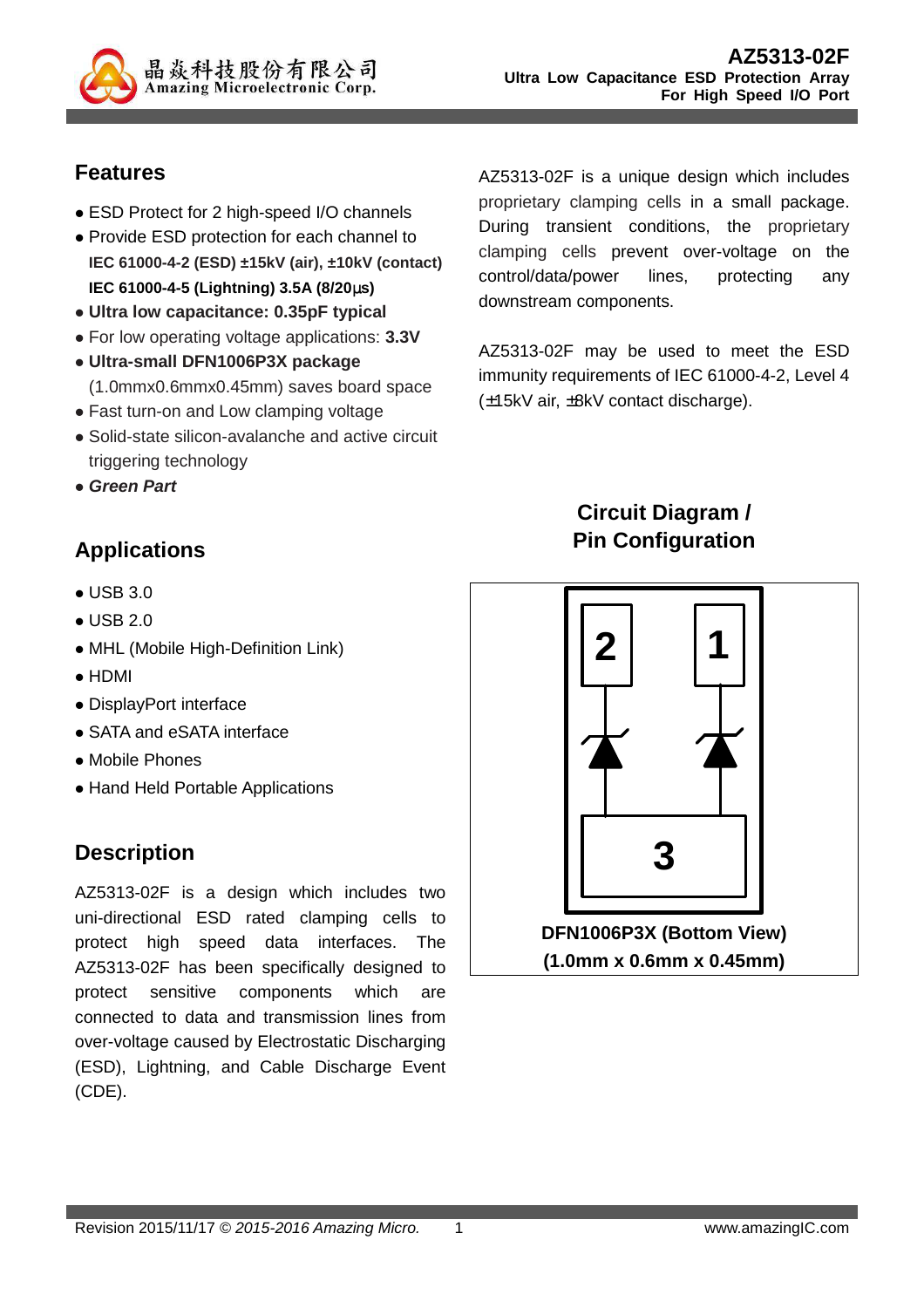

#### **SPECIFICATIONS**

| <b>ABSOLUTE MAXIMUM RATINGS</b>       |                            |                 |              |  |
|---------------------------------------|----------------------------|-----------------|--------------|--|
| <b>PARAMETER</b>                      | <b>SYMBOL</b>              | <b>RATING</b>   | <b>UNITS</b> |  |
| Peak Pulse Current (tp=8/20µs)        | I <sub>PP</sub>            | 3.5             | A            |  |
| Operating Voltage (pin-1,-2 to pin-3) | $V_{DC}$                   | 3.6             | V            |  |
| ESD per IEC 61000-4-2 (Air)           |                            |                 | kV           |  |
| ESD per IEC 61000-4-2 (Contact)       | V <sub>ESD</sub>           | ±10             |              |  |
| <b>Lead Soldering Temperature</b>     | $T_{\rm SOL}$              | 260 (10 sec.)   | $\mathrm{C}$ |  |
| <b>Operating Temperature</b>          | $\mathsf{T}_{\mathsf{OP}}$ | $-55$ to $+85$  | $\mathrm{C}$ |  |
| Storage Temperature                   | $\mathsf{T}_{\text{STO}}$  | $-55$ to $+150$ | $\mathrm{C}$ |  |

| <b>ELECTRICAL CHARACTERISTICS</b> |                             |                                                                  |             |            |            |              |
|-----------------------------------|-----------------------------|------------------------------------------------------------------|-------------|------------|------------|--------------|
| <b>PARAMETER</b>                  | <b>SYMBOL</b>               | <b>CONDITIONS</b>                                                | <b>MINI</b> | <b>TYP</b> | <b>MAX</b> | <b>UNITS</b> |
| <b>Reverse Stand-Off</b>          | $V_{RWM}$                   | Pin-1, -2 to pin-3, $T = 25$ °C.                                 |             |            | 3.3        | V            |
| Voltage                           |                             |                                                                  |             |            |            |              |
| Reverse Leakage                   |                             | $V_{\text{Pin-1-2}} = 3.3V, V_{\text{Pin-3}} = 0V,$              |             |            | 1          |              |
| Current                           | $I_{CH\text{-}\text{Leak}}$ | $T = 25 °C$ .                                                    |             |            |            | μA           |
| Reverse Breakdown                 | $V_{BV}$                    | $I_{BV}$ = 1mA, T = 25 °C, pin-1, -2 to                          | 4.5         |            |            | $\vee$       |
| Voltage                           |                             | pin-3.                                                           |             |            |            |              |
| <b>Forward Voltage</b>            |                             | $I_F = 15 \text{mA}, T = 25 \text{ °C}, \text{pin-3 to}$         | 0.6         |            | 1.2        | V            |
|                                   | $V_F$                       | pin-1, -2.                                                       |             |            |            |              |
| <b>ESD Clamping</b>               |                             | IEC 61000-4-2 +8kV ( $I_{TLP}$ = 16A),                           |             |            |            |              |
| Voltage (Note 1)                  | $V_{\text{clamp}}$          | Contact mode, $T = 25$ °C, pin-1,                                |             | 9.5        |            | V            |
|                                   |                             | $-2$ to pin $-3$ .                                               |             |            |            |              |
| <b>ESD Dynamic</b>                |                             | IEC 61000-4-2 0~+8kV, T= 25 °C,                                  |             |            |            |              |
| <b>Turn-on Resistance</b>         | $R_{\text{dynamic}}$        | Contact mode, pin-1, -2 to pin-3.                                | 0.25        |            |            | Ω            |
|                                   |                             |                                                                  |             |            |            |              |
| Channel Input                     | $C_{IN}$                    | $V_{\text{Pin-3}} = 0V$ , $V_{\text{IN}} = 1.65V$ , $f = 1MHz$ , |             | 0.35       | 0.5        | рF           |
| Capacitance                       |                             | $T = 25$ °C, pin-1, -2 to pin-3.                                 |             |            |            |              |
| <b>Channel to Channel</b>         |                             | $V_{pin-3} = 0V$ , $V_{IN} = 1.65V$ , f = 1MHz,                  |             |            |            |              |
| Input Capacitance                 | $C_{CROSS}$                 | $T = 25$ °C, between I/O pins.                                   |             | 0.04       | 0.08       | рF           |
|                                   |                             |                                                                  |             |            |            |              |

Note 1: ESD Clamping Voltage was measured by Transmission Line Pulsing (TLP) System.

TLP conditions:  $Z_0 = 50\Omega$ ,  $t_p = 100$ ns,  $t_r = 1$ ns.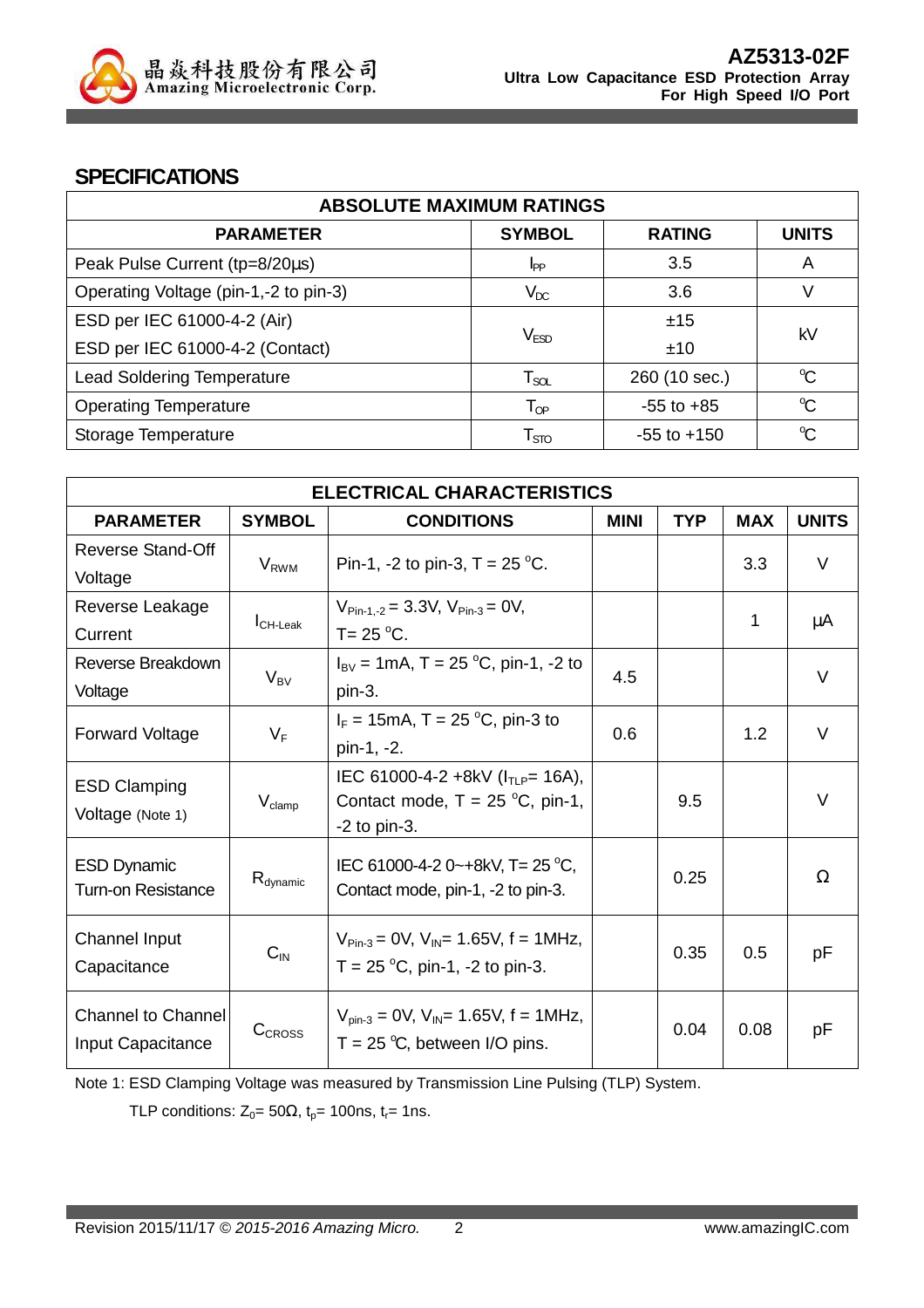

# **Typical Characteristics**

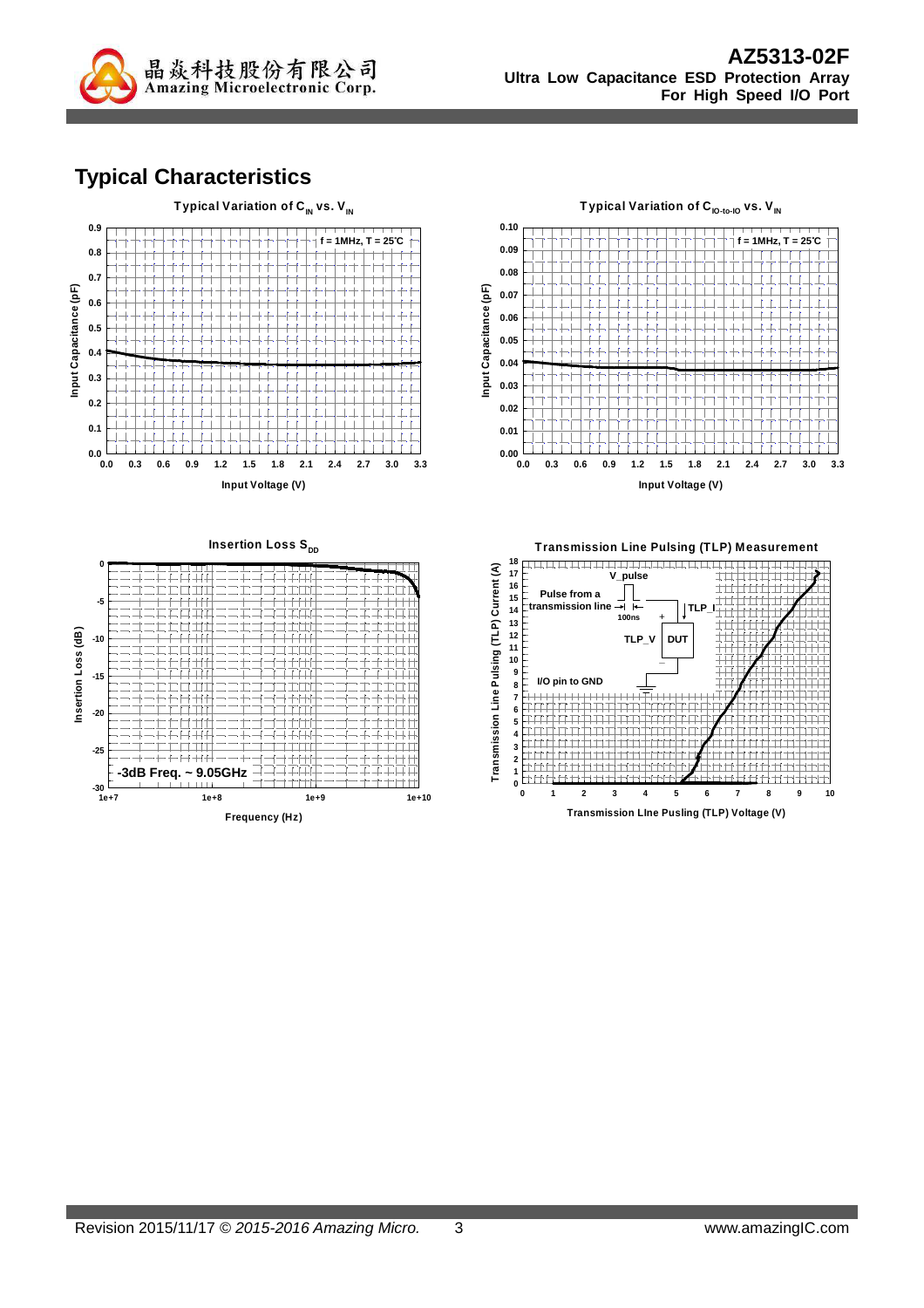

#### **Applications Information**

#### **A. Device Connection**

The AZ5313-02F is designed to protect two data lines from transient over-voltage (such as ESD stress pulse). The device connection of AZ5313-02F is shown in the Fig. 1. In Fig. 1, the two protected data lines are connected to the ESD protection pins (pin1, pin2) of AZ5313-02F. The ground pin (pin3) of AZ5313-02F is a

negative reference pin. This pin should be directly connected to the GND rail of PCB (Printed Circuit Board). To get minimum parasitic inductance, the path length should keep as short as possible.

AZ5313-02F can provide protection for 2 I/O signal lines simultaneously. If the number of I/O signal lines is less than 2, the unused I/O pin can be simply left as NC pin.



**Fig. 1 Data lines connection of AZ5313-02F.**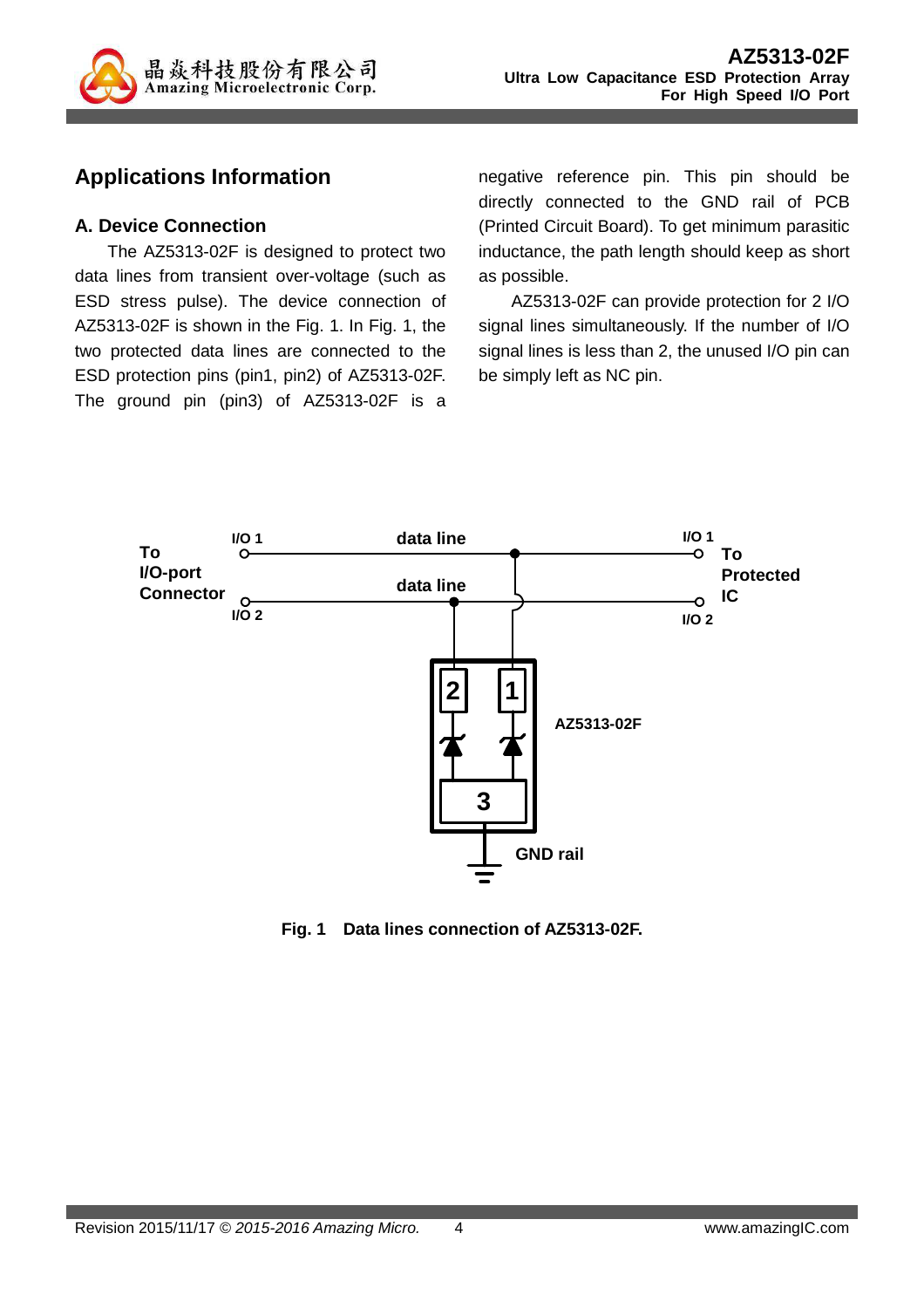

## **Mechanical Details**

### **DFN1006P3X** PACKAGE DIAGRAMS AND DIMENSIONS





**TOP VIEW** 





**SIDE VIEW** 

| <b>SYMBOL</b>  | <b>Millimeters</b> |      |  |  |
|----------------|--------------------|------|--|--|
|                | MIN.               | MAX. |  |  |
| A              | 0.95               | 1.05 |  |  |
| B              | 0.55               | 0.65 |  |  |
| C              | 0.40               | 0.55 |  |  |
| C <sub>1</sub> | 0.00               | 0.05 |  |  |
| D <sub>1</sub> | 0.45               | 0.55 |  |  |
| D <sub>2</sub> | 0.45               | 0.55 |  |  |
| E <sub>1</sub> | 0.20               | 0.30 |  |  |
| E <sub>2</sub> | 0.20<br>0.30       |      |  |  |
| F              | 0.65               |      |  |  |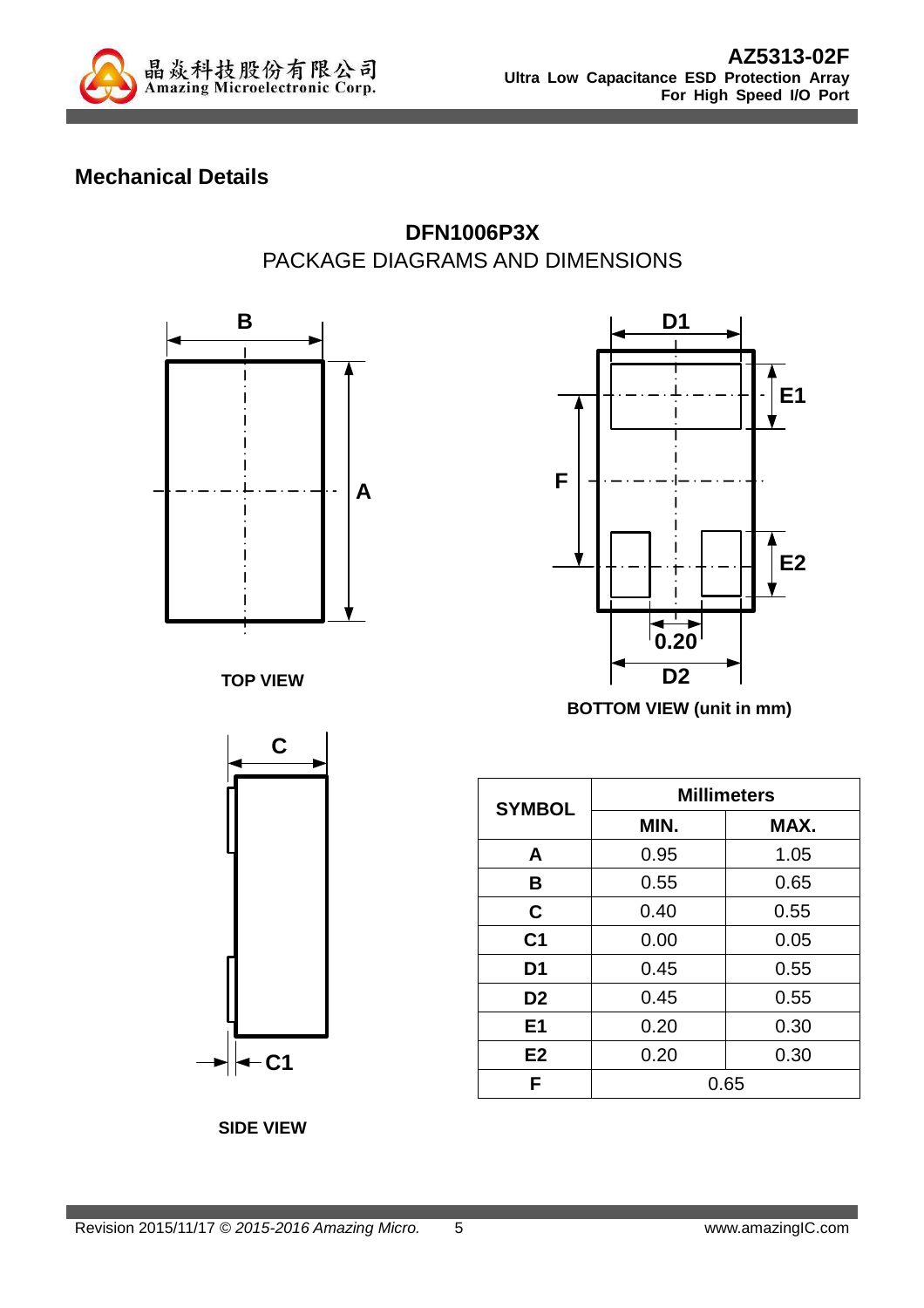

# **LAND LAYOUT**



| <b>Dimensions</b> |                   |               |  |
|-------------------|-------------------|---------------|--|
| <b>Index</b>      | <b>Millimeter</b> | <b>Inches</b> |  |
| A                 | 0.600             | 0.024         |  |
| B                 | 0.350             | 0.014         |  |
| C                 | 0.350             | 0.014         |  |
| D                 | 0.300             | 0.012         |  |
| Е                 | 0.225             | 0.009         |  |
| F                 | 0.225             | 0.009         |  |
| G                 | 0.150             | 0.006         |  |

#### Notes:

This LAND LAYOUT is for reference purposes only. Please consult your manufacturing partners to ensure your company's PCB design guidelines are met.

#### **MARKING CODE**



| <b>Part Number</b> | <b>Marking Code</b> |  |  |
|--------------------|---------------------|--|--|
| AZ5313-02F         |                     |  |  |
| (Green part)       |                     |  |  |

Note. Green means Pb-free, RoHS, and Halogen free compliant.

## **Ordering Information**

| PN#             |       |     | Material Type Reel size | <b>MOO</b> | MOQ/internal box | MOQ/carton                                             |
|-----------------|-------|-----|-------------------------|------------|------------------|--------------------------------------------------------|
| AZ5313-02F.R7GR | Green | T/R | $7$ inch                |            |                  | 12,000/reel 4 reel = 48,000/box 6 box = 288,000/carton |